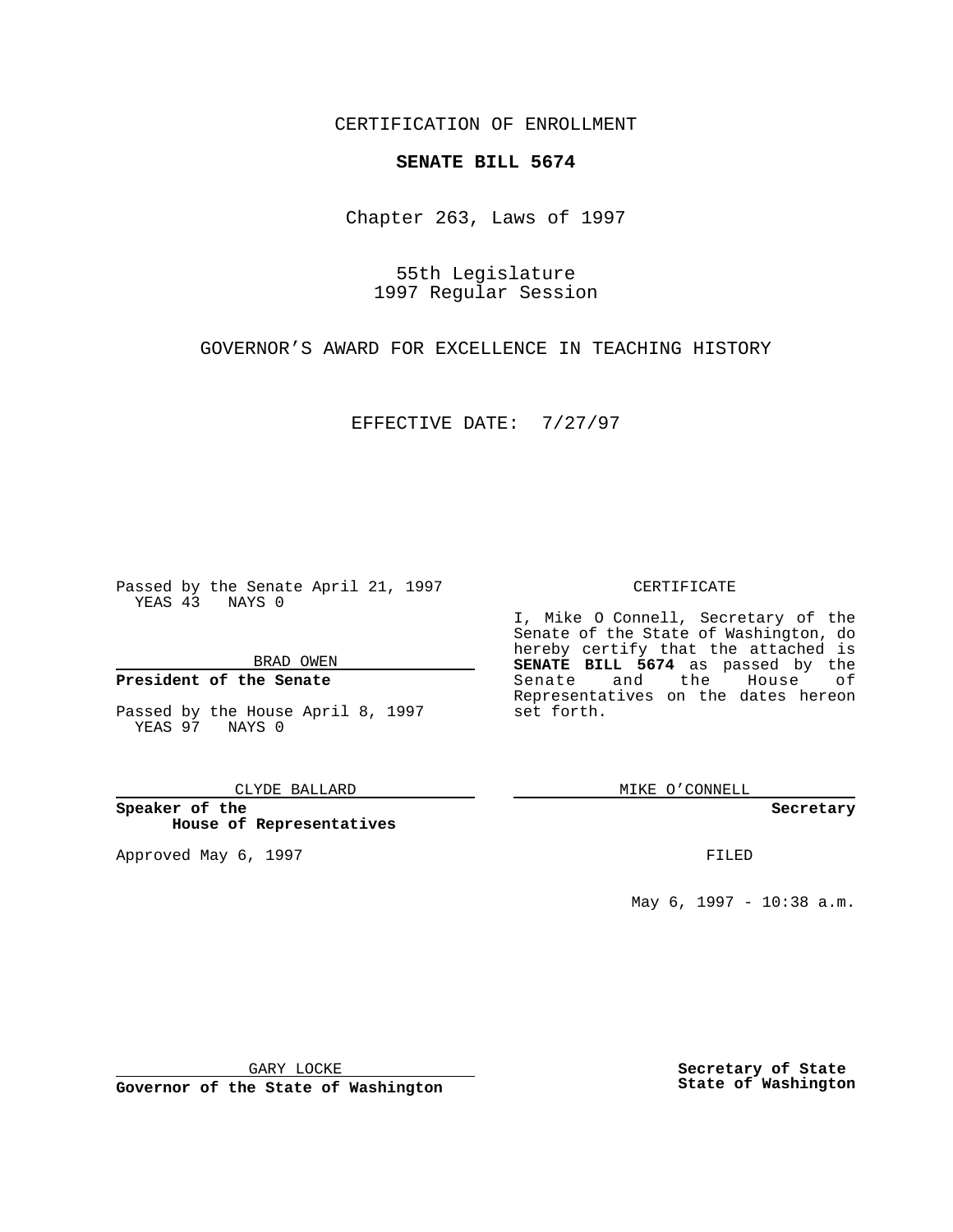## **SENATE BILL 5674** \_\_\_\_\_\_\_\_\_\_\_\_\_\_\_\_\_\_\_\_\_\_\_\_\_\_\_\_\_\_\_\_\_\_\_\_\_\_\_\_\_\_\_\_\_\_\_

\_\_\_\_\_\_\_\_\_\_\_\_\_\_\_\_\_\_\_\_\_\_\_\_\_\_\_\_\_\_\_\_\_\_\_\_\_\_\_\_\_\_\_\_\_\_\_

## AS AMENDED BY THE HOUSE

Passed Legislature - 1997 Regular Session

**State of Washington 55th Legislature 1997 Regular Session By** Senators Wood, Haugen, Jacobsen, Prince, Winsley and Kohl Read first time 02/06/97. Referred to Committee on Higher Education.

 AN ACT Relating to governor's awards for excellence in teaching history; and adding a new section to chapter 27.34 RCW.

BE IT ENACTED BY THE LEGISLATURE OF THE STATE OF WASHINGTON:

 NEW SECTION. **Sec. 1.** A new section is added to chapter 27.34 RCW to read as follows:

 (1) Many people throughout the state contribute significantly to the promotion of historical study as a means to give the state's citizens a better sense of the past. The Washington state historical society recognizes the accomplishments of many men and women in the teaching professions whose skill and achievement in the inculcating of historic values are not given the recognition nor the support they deserve or given the encouragement to continue their work.

 (2) The governor's award for excellence in teaching history is created to annually recognize teachers and public and private nonprofit historical organizations that have organized, conducted, published, or offered on a consistently exemplary basis, outstanding activities that promote a better understanding and appreciation of the state's history. One cash award to an individual teacher and one cash award to an